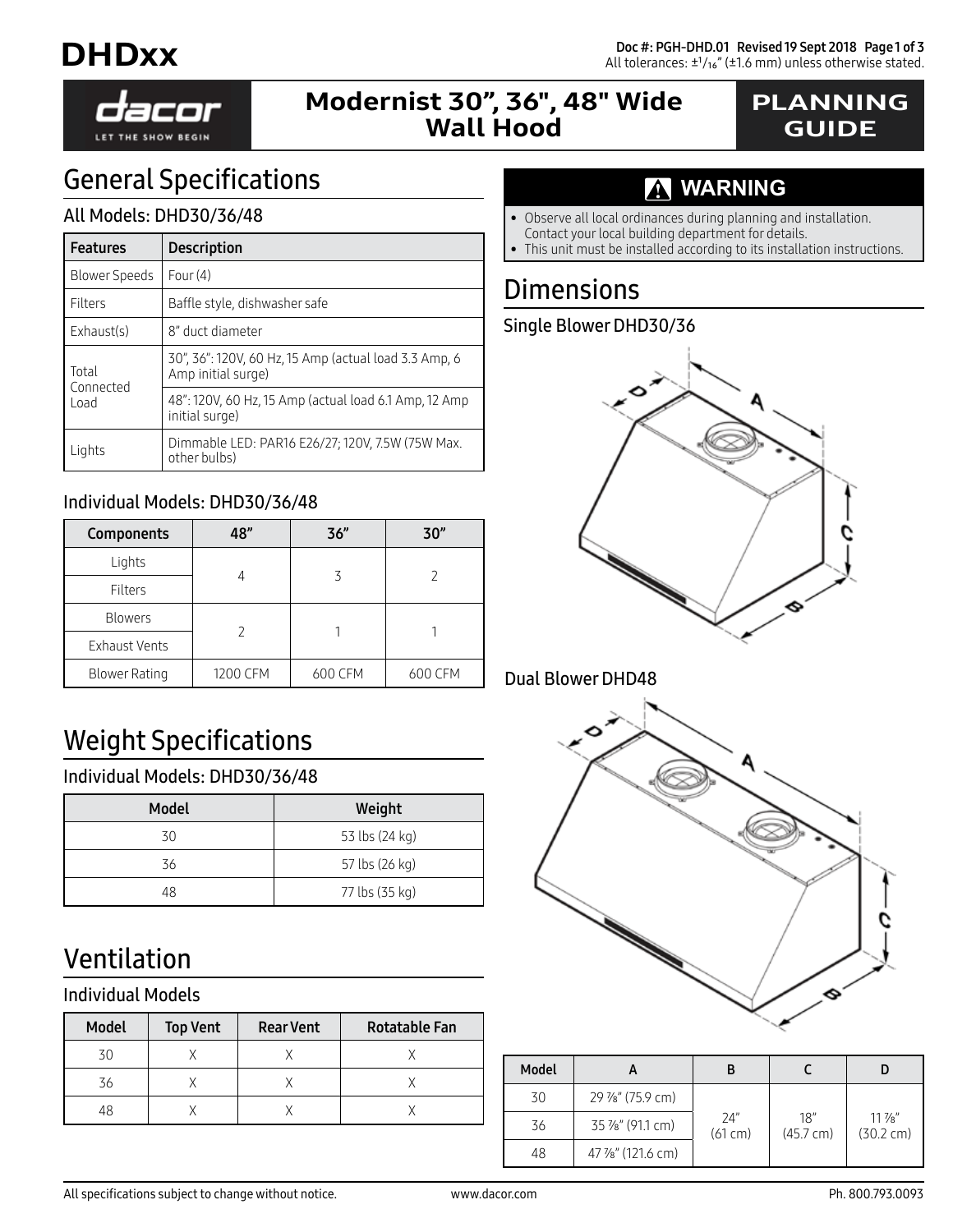



## Modernist 30", 36", 48" Wide Wall Hood

### PLANNING GUIDE

# Electrical/Duct Connections

Connect wiring/ducting through the top or rear of the hood. Before installing the hood, mark the access holes per these diagrams.

#### Top Connections—All Models



| <b>Dimension: Top Electrical/Ducting Holes</b> |                              |                      |                 |
|------------------------------------------------|------------------------------|----------------------|-----------------|
| Model                                          |                              |                      |                 |
| 48                                             | $1\frac{1}{2}$ in. (3.81 cm) | 5 in. (12.7 cm)      |                 |
| 36                                             | $1\frac{1}{2}$ in. (3.81 cm) | 4 1/2 in. (11.43 cm) | 3 in. (7.62 cm) |
| 30                                             | $1\frac{1}{2}$ in. (3.81 cm) | 5 1/2 in. (13.97 cm) |                 |

### Rear Connections—All Models



 $36$  | 1 in. (2.54 cm) | 4  $\frac{1}{2}$  in. (11.43 cm) | 3 in. (7.62 cm)

# Cabinet Layout Dimensions



#### Min. Width of E (Upper-Cabinet Cutout, Appliance Width)

| <b>DHD Model</b> |                   |  |
|------------------|-------------------|--|
| 30               | 30 in. (76.2 cm)  |  |
| 36               | 36 in. (91.5 cm)  |  |
| 48               | 48 in. (121.9 cm) |  |

# Planning the Ductwork

### **WARNING**

- To prevent combustion by-products, smoke, or odors from entering the home, and to improve efficiency, tape all duct joints securely.
- Range hoods may impede proper flow of smoke and combustion gases from furnaces, gas waterheaters, and fireplaces. To avoid drawing lethal gases into the home, follow manufacturer and NFPA/ ASHRAE directions for these devices.
- Failure to install a remote blower or proper ductwork may cause a backdraft and insufficient venting of smoke/fumes.
- DO NOT add an in-line/external blower to the ducting. Even small differences between blower air-flow rates can greatly reduce the hood's air draw.

30 | 1 in. (2.54 cm) | 5 1/2 in. (13.97 cm)